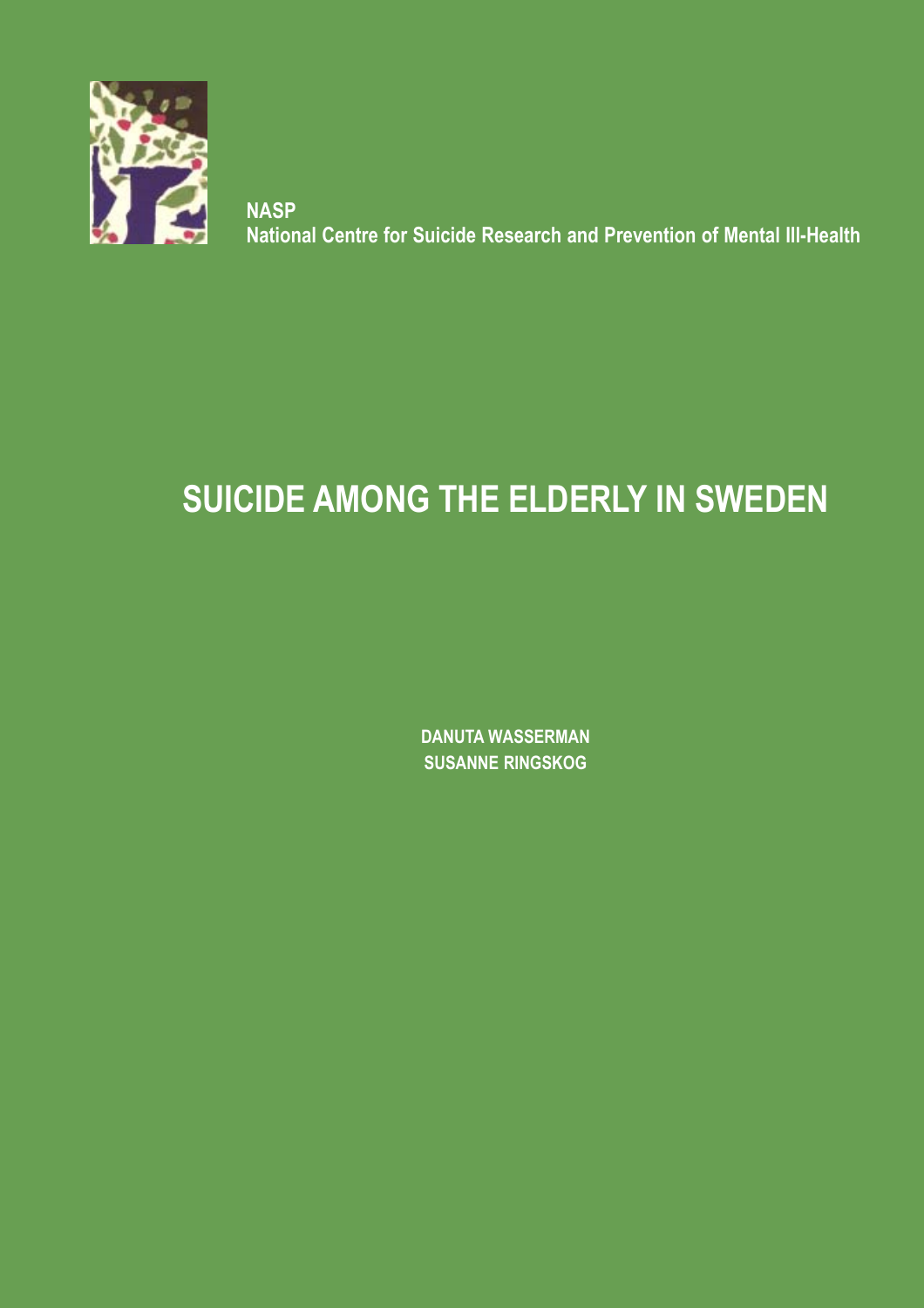# **SUICIDE AMONG THE ELDERLY IN SWEDEN**

**Danuta Wasserman Susanne Ringskog**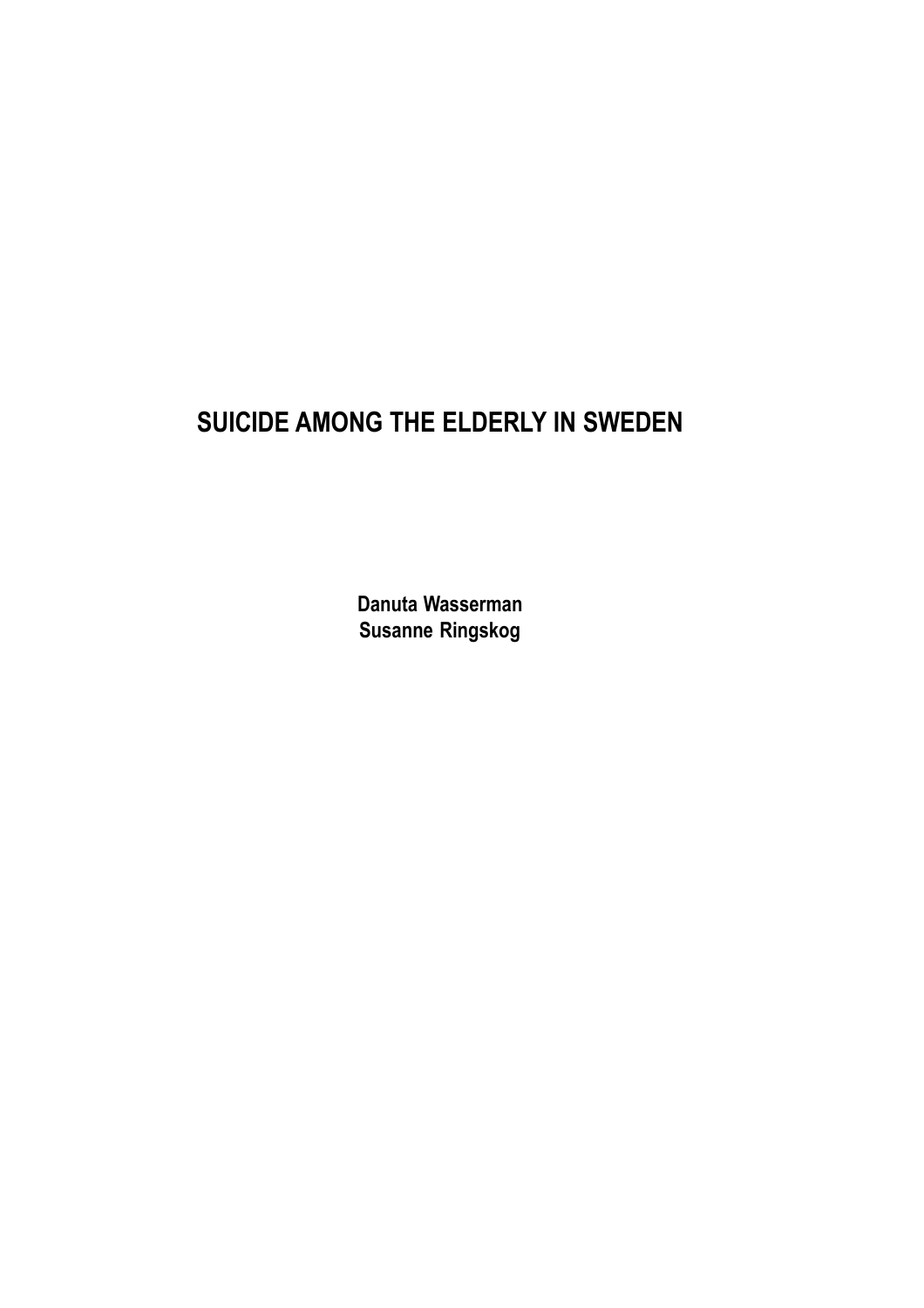© NASP - 2001 National Centre for Suicide Research and Prevention of Mental Ill-Health Stockholm County Council Stockholm Center of Public Health National Institute for Psychosocial Factors and Health - IPM Box 230, 171 77 Stockholm

Phone: +46 (0)8 728 70 26 E-mail: suicid.forskning@ipm.ki.se www.sll.se/suicid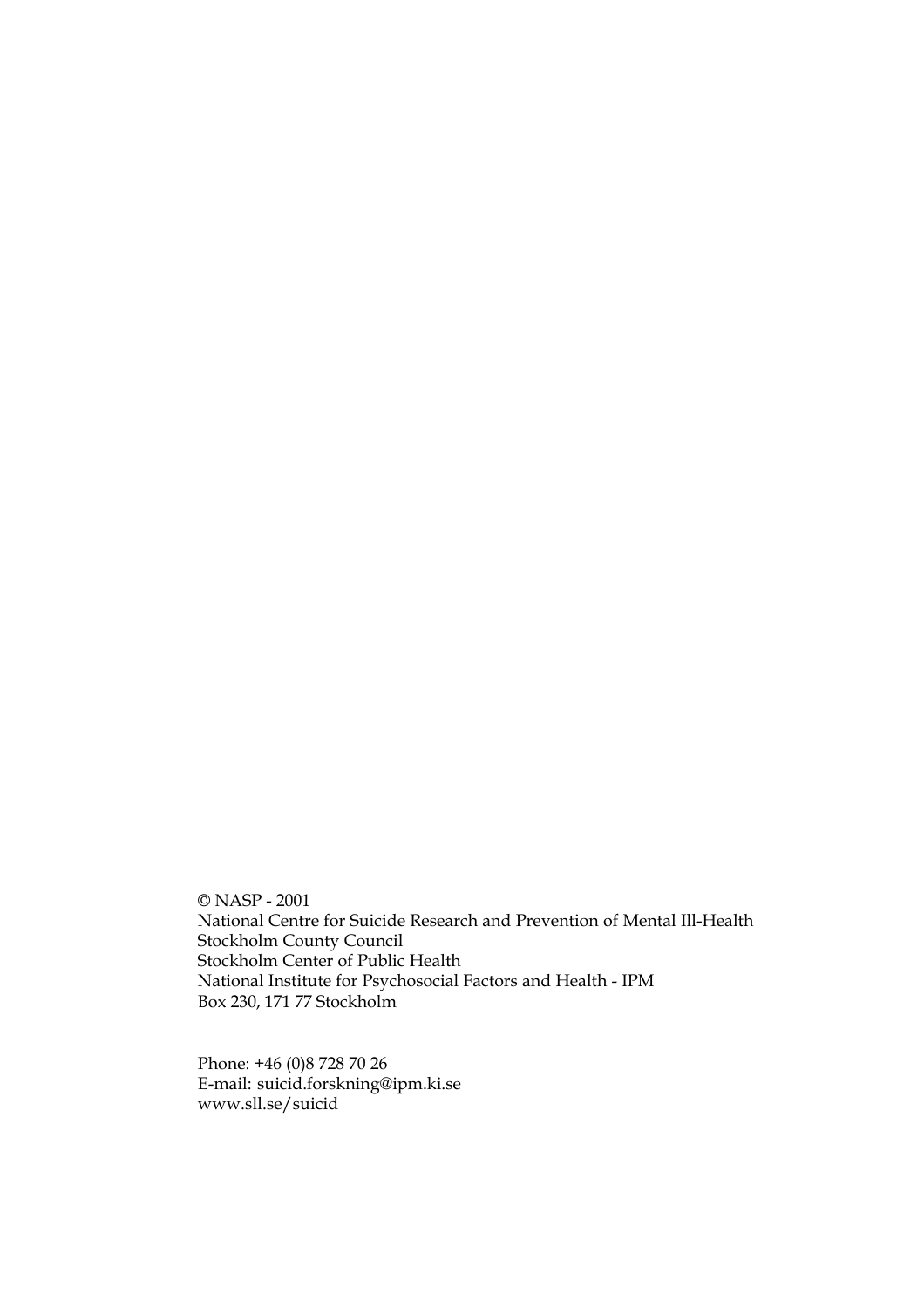# **CONTENTS**

| EPIDEMIOLOGY OF SUICIDE AMONG THE ELDERLY IN                                                                                                                                                                         |  |
|----------------------------------------------------------------------------------------------------------------------------------------------------------------------------------------------------------------------|--|
| Attempted suicide among the elderly in Sweden  10<br>Suicidal thoughts among the elderly in Sweden 10<br>Why do elderly people take their own lives?  11<br>Treatment of depression: an important measure of suicide |  |
| EUTHANASIA AND PHYSICIAN-ASSISTED SUICIDE IN                                                                                                                                                                         |  |
|                                                                                                                                                                                                                      |  |
|                                                                                                                                                                                                                      |  |
|                                                                                                                                                                                                                      |  |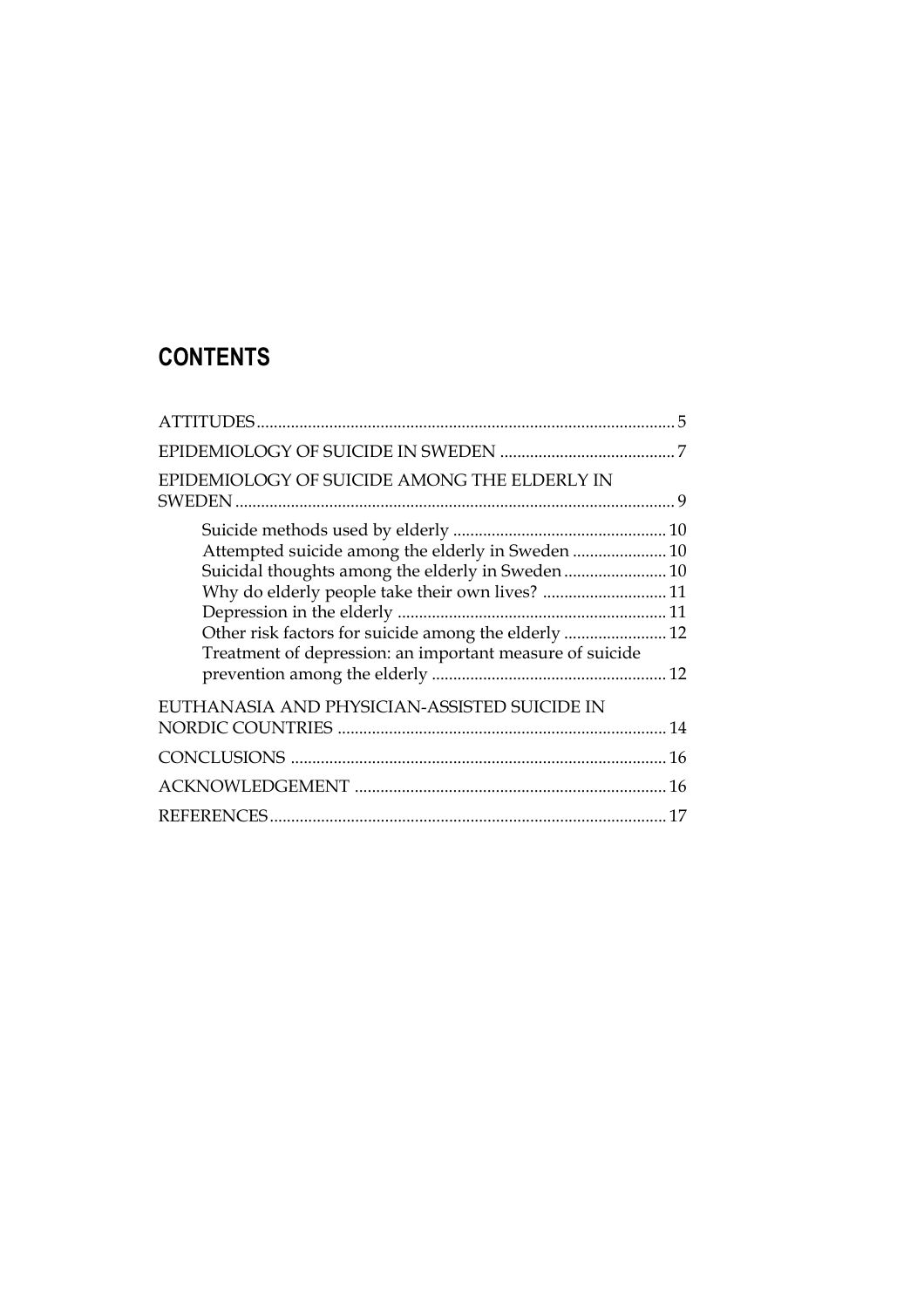### **ATTITUDES**

Sweden, Denmark and Norway are countries with great similarities historical, cultural and linguistic. Today, all three are prosperous, modern economies. These countries' prevailing Protestant Christian faith has largely lost its everyday significance in people's lives and been superseded by materialist values. In this context, youth, vigour and health are idealised, while the elderly, past their productive time of life, receive less and less respect. This is also an effect of industrialisation, with younger people leaving the countryside to work in urban areas, thus breaking up traditional family structures and alienating the generations from one another.

Another factor contributing to the problem of ageing in modern industrialised society is the growing proportion of elderly in the population. In Sweden in 1997, the over-65s made up some 17 per cent of the population - a figure that, by the year 2010, is expected to rise to almost 20 per cent. Supporting the growing elderly population represents, of course, a heavier burden on the diminishing segment of the population that is employed. Is this demographic trend reflected in changing attitudes towards the elderly?

One interesting study (Hagberg, 1993) compared attitudes towards the elderly in Sweden as shown in literary fiction between 1830 and 1950, on the one hand, with the image reflected in newspaper headlines in 1981 and 1991 on the other. Hagberg found that, historically, the elderly were seen as religious, mature, and enjoying life, but also as costly and a burden. The same attitudes recurred in both 1981 and 1991, but in these later years certain new opinions had surfaced: the elderly were looked upon as exposed to crime, as complaining and as requiring care. In 1981, the elderly were perceived as active, competent and fighting for their rights, but ageing was also looked upon as frightening. Unique attitudes found in 1981, but not in 1991, were that ageing is attractive, that the elderly are resourceful and show ego strength, and that they have equal rights to common resources. In 1991, again, the most common attitudes were that the elderly are active and that they cost money. One possible interpretation of this finding is that the elderly should be allowed to work. These attitude changes may possibly mirror economic trends in Sweden: in 1991, Swedish society was undergoing a sharp economic recession in the course of which its ranking in the global welfare league plummeted from second to 17th.

Society has a relatively high disposition to prevent its citizens from completing suicide, irrespective of whether these citizens are young or middle-aged. In practice, however, attitudes towards the elderly are divergent - and seem to have diverged over a long period, as Birgitta Odén points out in a historical study (Odén, 2000). In the 18th century, the proportion of suicides in Sweden was already highest among the elderly, as it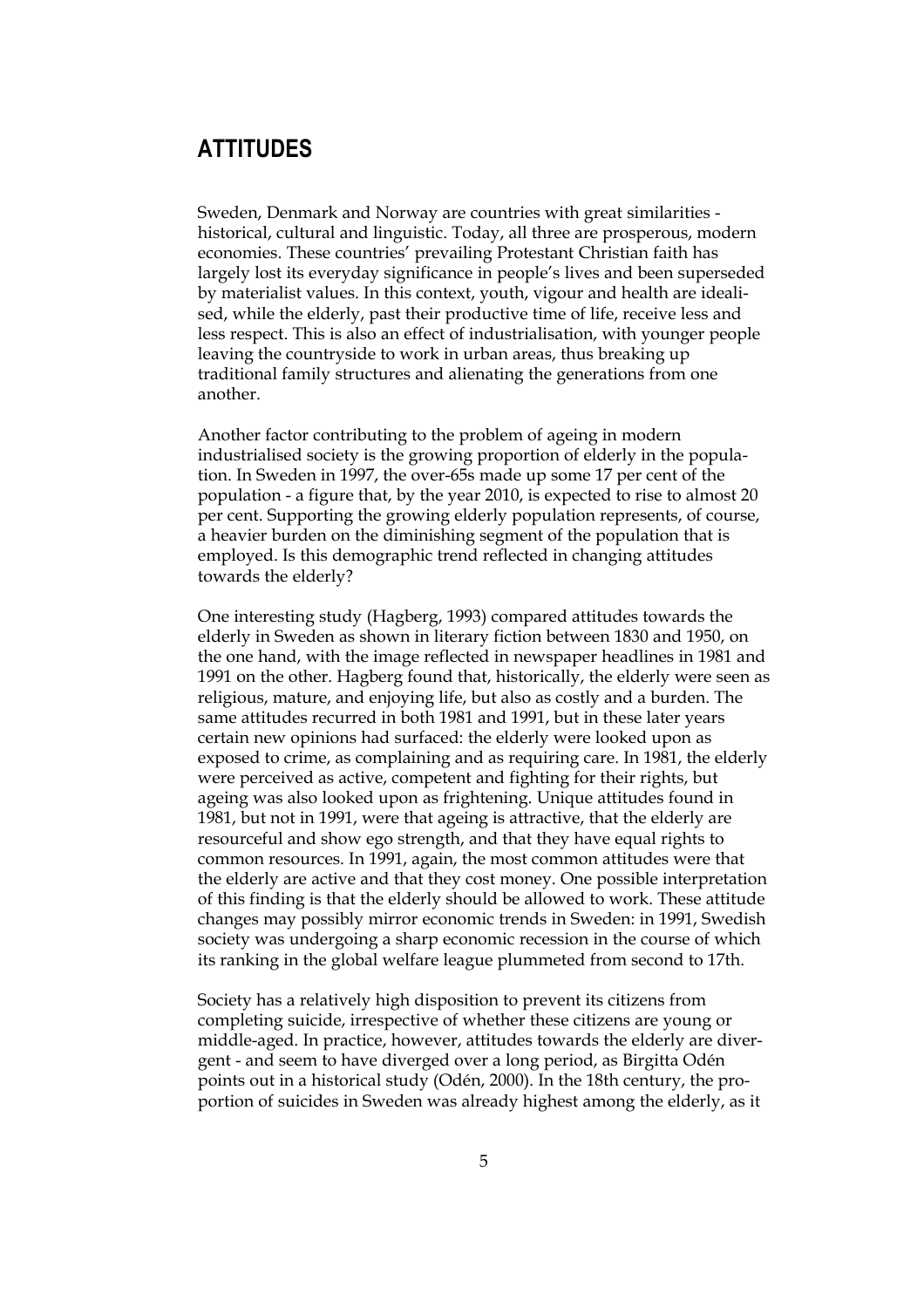remains today. Nonetheless, most suicide-preventive efforts are focused on younger generations.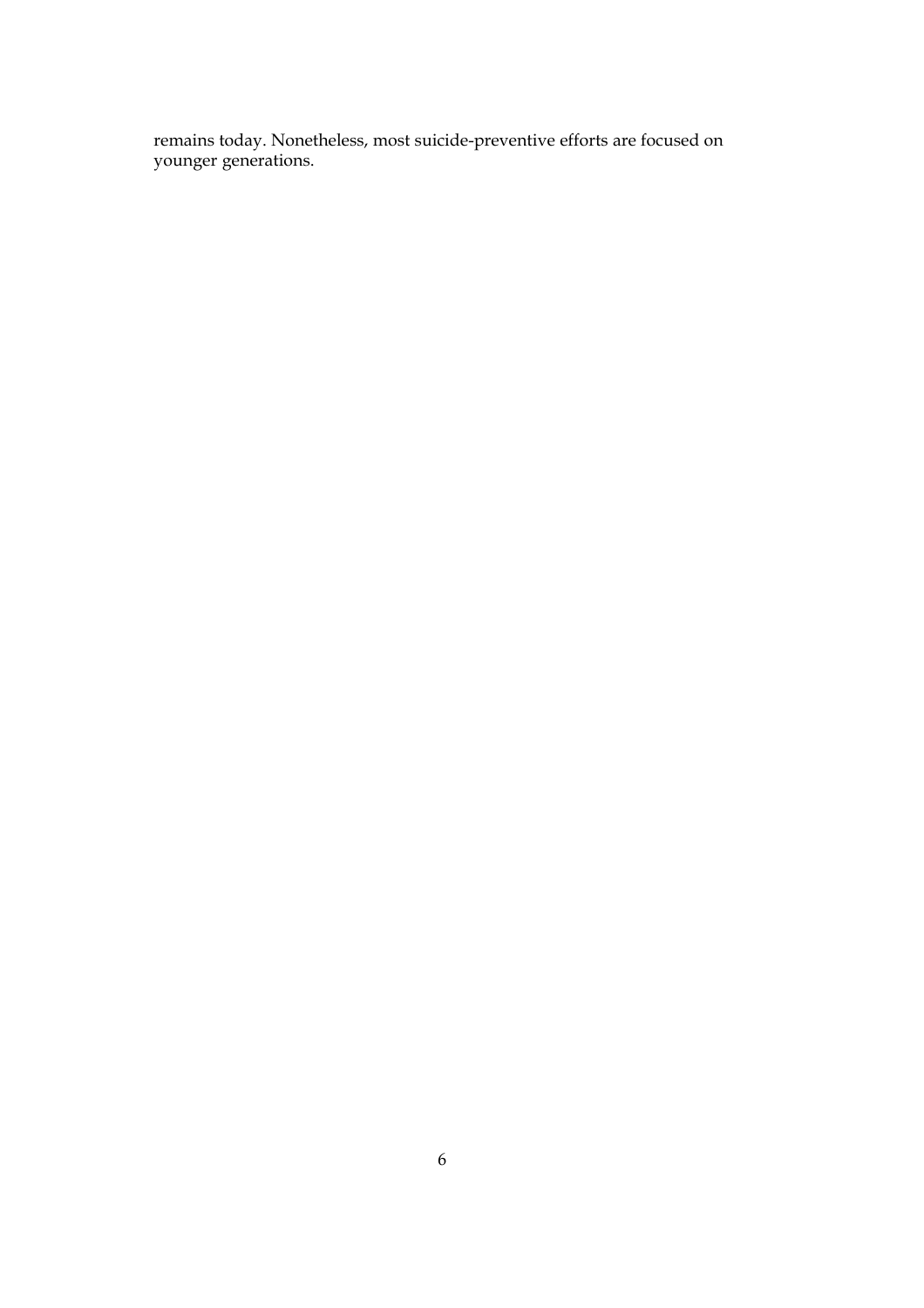### **EPIDEMIOLOGY OF SUICIDE IN SWEDEN**

A myth still exists that Sweden is among the countries that have very high suicide rates. One contribution to the myth of Sweden as a country with high suicide figures was made by Ingmar Bergman's films, shown worldwide, depicting in poetic terms such ordinary human problems as marital conflict, various crises, loneliness and depression. These types of human conflict and depression occur throughout the world, but became associated with Sweden since they were shown in Bergman's films. This obviously fostered retention of the myth of Sweden as a "high-suicide country".

The fact is that suicide rates in Sweden showed a decrease from 27 per 100,000 inhabitants in 1980 to 19 per 100,000 inhabitants in 1996. Unfortunately, despite the favourable trend for the adult population, suicide among the youngest and oldest age groups in Sweden is not declining to the same extent (figure 1).

#### **Figure 1. Suicide in Sweden, 1980-89 and 1990-96, by age group**

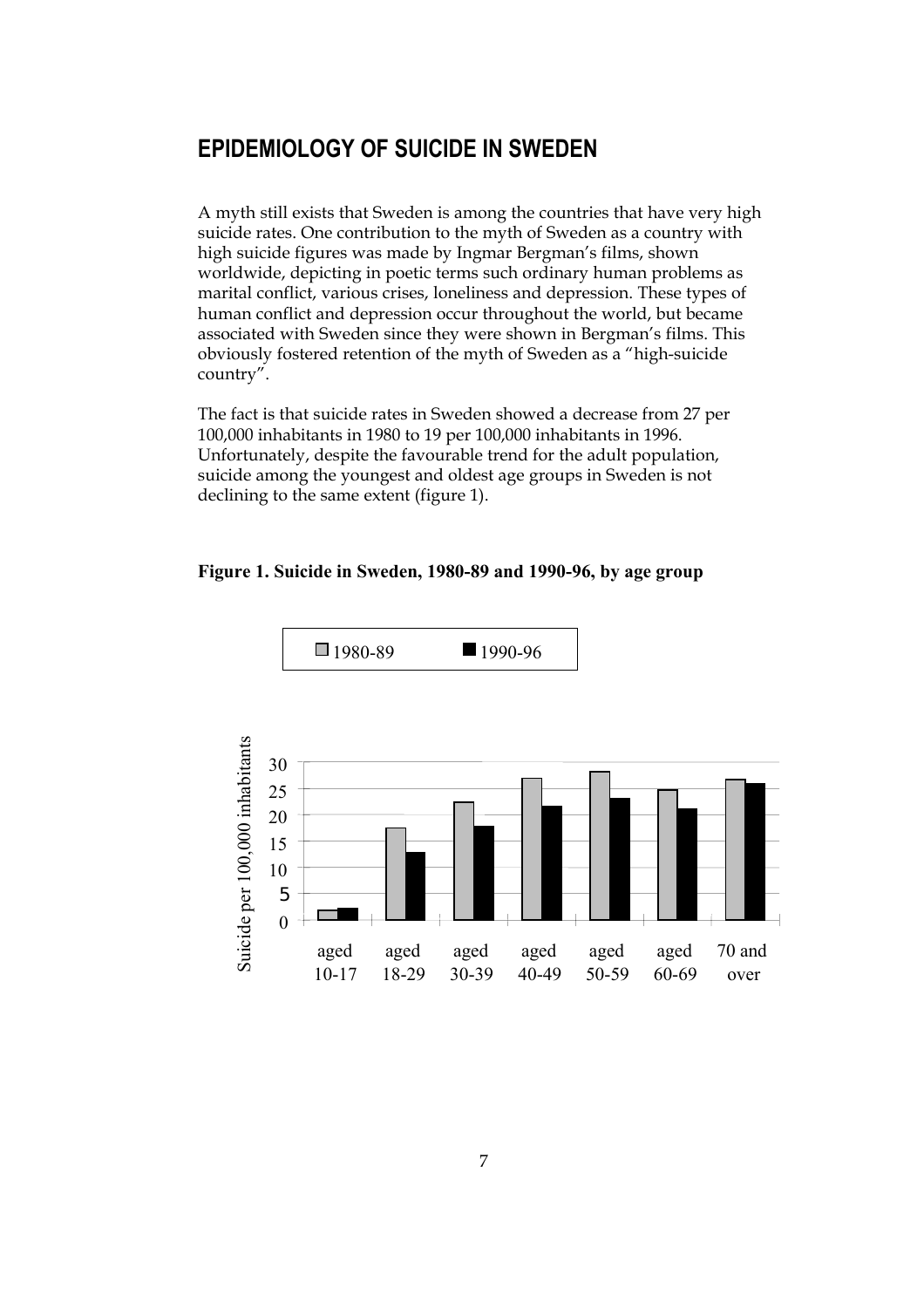When suicide rates for the entire population of Europe are divided into four categories - classified as "very high", "high", "low" and "very low" - Sweden comes into the category with "low suicide rates" for both men and women. The same is true of men and women aged 65 and over (figures 2 and 3). However, suicide remains a major problem area in Sweden since suicide is still the most common cause of death in the 15-44 age group. In terms of gender differences, suicide retains its lead in this age group as the foremost cause of death among men, and comes second after cancer for women aged 15-44.



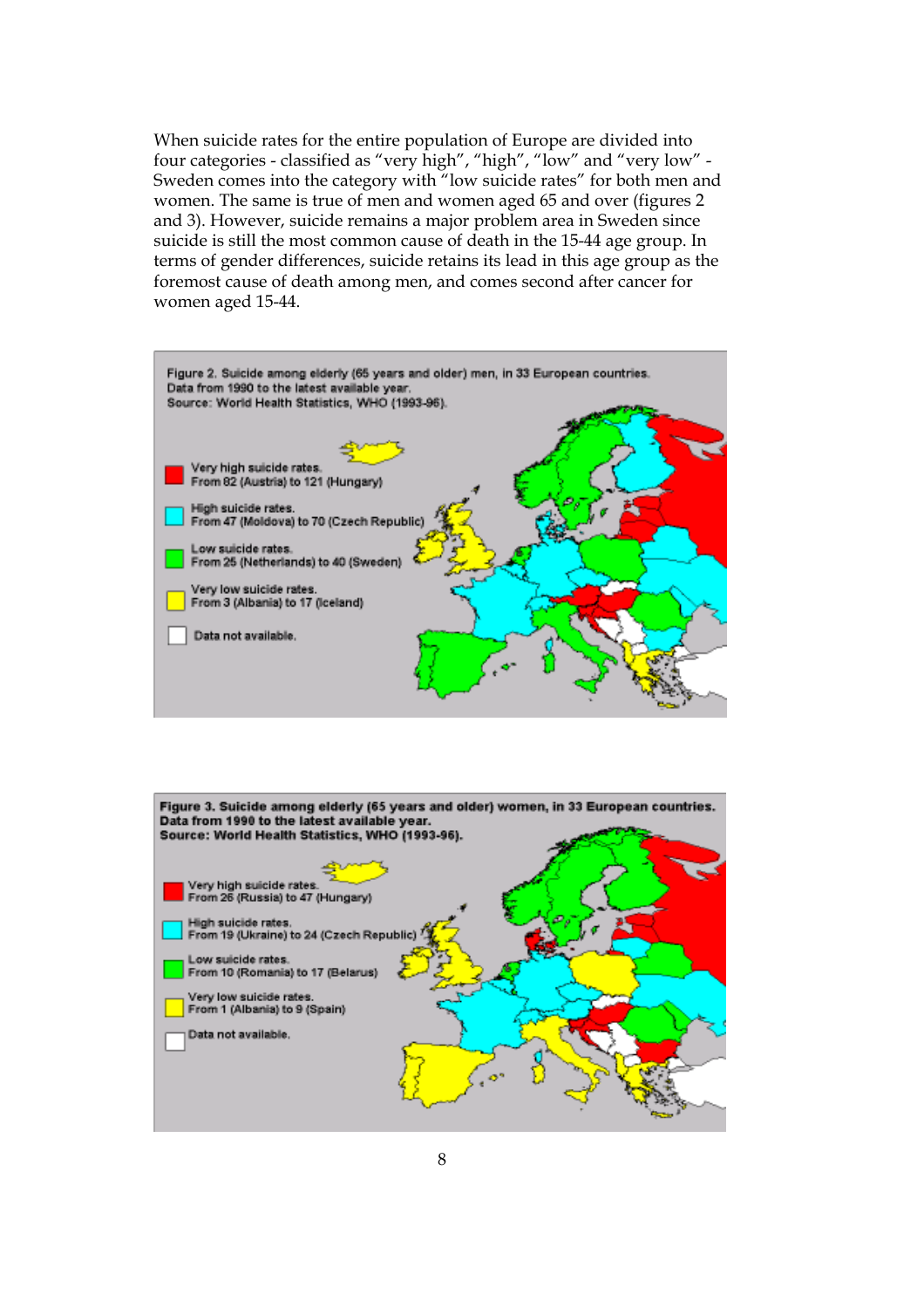### **EPIDEMIOLOGY OF SUICIDE AMONG THE ELDERLY IN SWEDEN**

The longitudinal trend of suicide from 1970 to 1996 among men and women aged 65 and over (figure 4) shows that suicide rates are relatively stable in this age group. The suicide rate for men aged 65 and over was 52.5 per 100,000 men in 1970 and 41.5 per 100,000 in 1996. The corresponding figures for women aged 65 and over were 17.5 per 100,000 in 1970 and 15.5 per 100,000 in 1996.

#### **Figure 4. Suicide among elderly people aged 65 and over in Sweden 1970-96, by gender**



Comparison of these suicide rates with the corresponding figures for the entire Swedish population shows that the overall male suicide rate of 26/ 100,000 is well below that of men aged 65 and over. The suicide rate for women in the general population is 11.5 per 100,000 - also well below that of women in the 65 and over age group.

This fact has been noted by the National Council for Suicide Prevention in Sweden, and prevention of suicide in these groups is one of the priority areas in this country.

In 1996, 1,663 people took their own lives in Sweden: 1,150 men and 513 women (table 1). These figures include both certain and uncertain suicides. Undetermined deaths constitute about a quarter of the aggregate total of certain suicides and undetermined deaths. The 1,663 suicides included 408 deaths of people aged 65 and over (270 men and 138 women). This means that roughly a quarter of suicides in Sweden are committed by elderly people.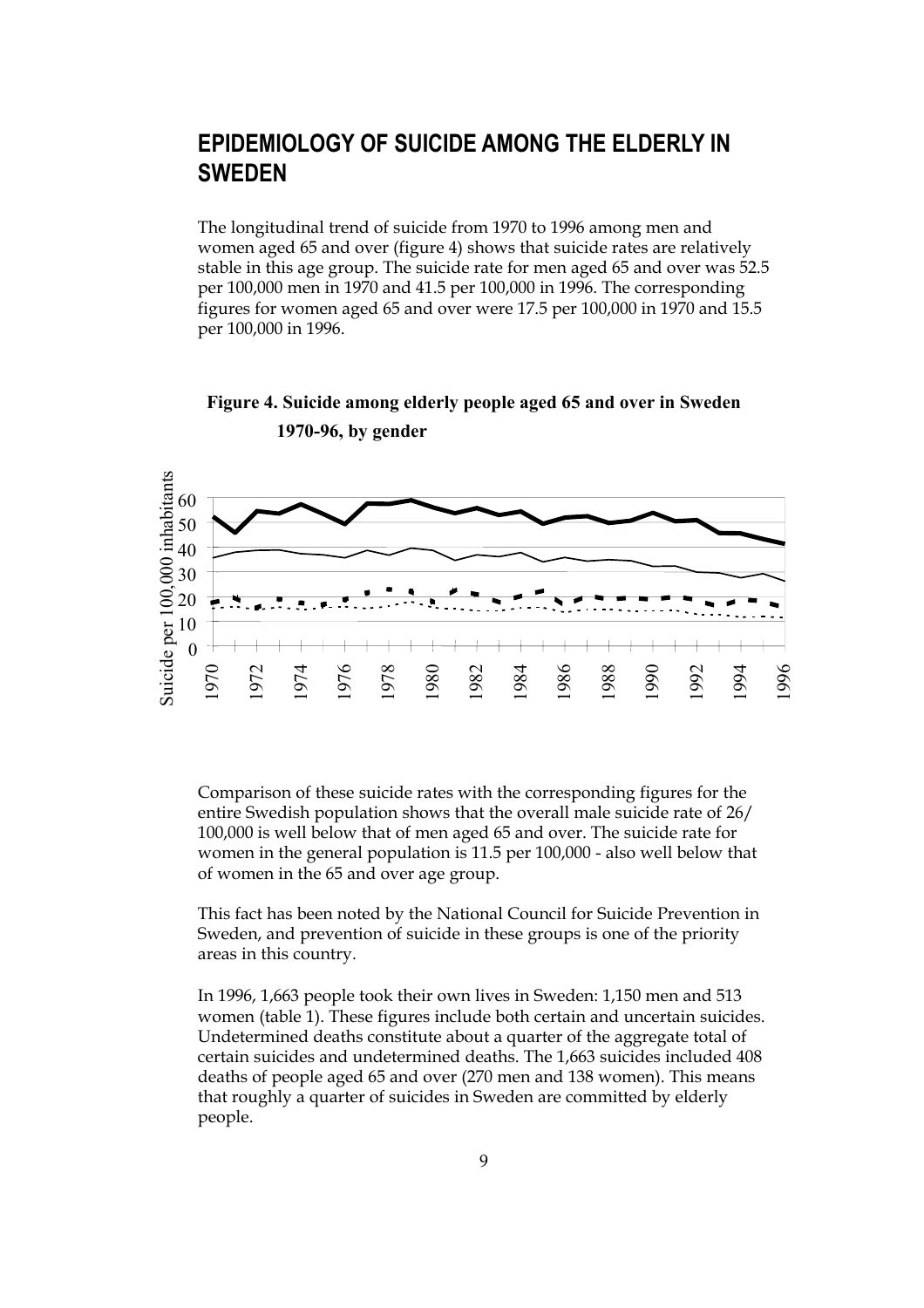|                         | $\cdot$<br>Men | Women | <b>Total</b> |
|-------------------------|----------------|-------|--------------|
| Aged 65-74              | 270            | 138   | 408          |
| 75 and over             | 129            | 80    | 209          |
| <b>Whole Population</b> | 1150           | 513   | 1663         |

*Table 1. Numbers of suicide among elderly people in Sweden, 1996.*

#### **Suicide methods used by the elderly**

The suicide method used most frequently by elderly people in Sweden is hanging. Among men poisoning using drugs ranks second, while among women poisoning using drugs is the most frequent method used. The drugs used most often for suicidal purposes among the elderly are benzodiazepines. Reduced sale of benzodiazepines in Sweden over the past ten years has, unfortunately, not been reflected in a decrease in suicide among elderly people who use these drugs for this purpose.

#### **Attempted suicide among the elderly in Sweden**

Elderly people who attempt suicide are known to be at higher risk of subsequent suicide (Nordentoft et al, 1993; Conwell et al, 1998). The attempted-suicide rates found among people aged 65 and over in Huddinge, south of Stockholm, the catchment area in Sweden that forms part of a WHO multicentre study on attempted suicide/parasuicide (Schmidtke, 1993) are 74 per 100,000 for men and 93 per 100,000 for women.

#### **Suicidal thoughts among the elderly in Sweden**

In questionnaire surveys, 10.8% of Stockholm residents aged 75 and over have reported "fleeting suicidal thoughts" and 2.5% reported "frequent suicidal thoughts" (Forsell et al, 1997). A study from Gothenburg (Sweden's second-largest city) reports that 4% of mentally healthy (nondemented) people aged 85 and over had thoughts that life was not worth living, against 29% among mentally ill members of this age group. Among the mentally ill, 9.2% have been found to have suicidal thoughts, compared with 0.9% among mentally healthy 85 year olds (Skoog et al, 1996). The incidence of suicidal thoughts and feelings was gauged by instruments designed by Paykel et al (1974).

Suicidal thoughts in the above-mentioned Stockholm study (Forsell et al, 1997) characterised elderly people who were depressed, lived in institutions and suffered from functional disabilities in everyday life, and also those who used more psychotropic drugs than their mentally healthy counterparts who had no suicidal thoughts.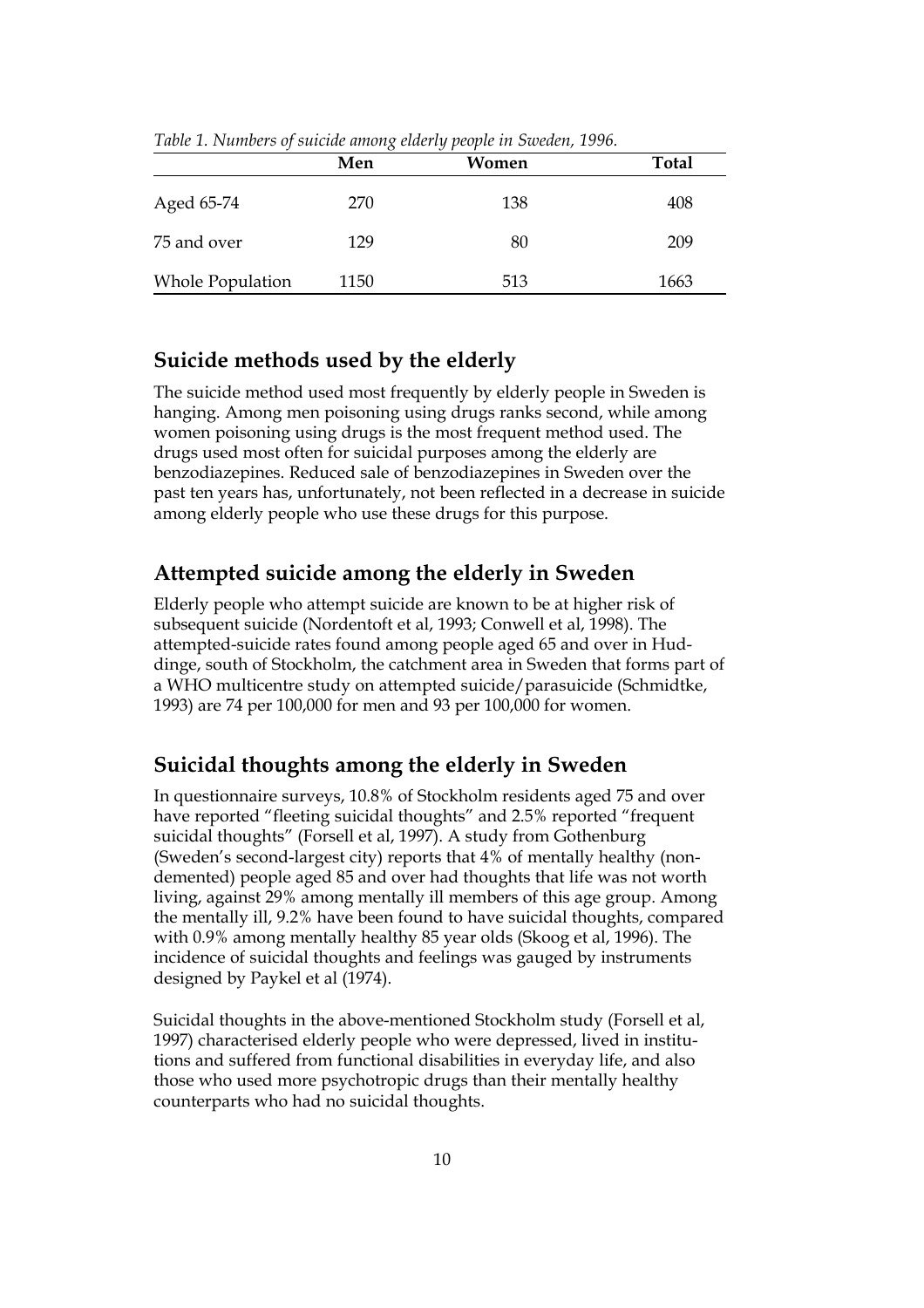#### **Why do elderly people take their own lives?**

The above-mentioned findings show that suicidal thoughts are fairly rare among elderly people who are in a mentally stable state, and indicate that mental illnesses are not a feature of ordinary ageing. It is, perhaps, time to discard the common myth or misunderstanding that such mental troubles as despondency, worry and anxiety are part and parcel of the normal ageing process. Today, vitality is retained up to an advanced age. Most old people find a new role and a new way of life.

Unfortunately, for some people ageing is a lonely wait for nothing. Some elderly people may have no relatives, or the relatives they have are too busy to visit them. Expectations may be dashed, in some individuals physical health fails, and institutional care is the outcome.

Elderly people are also relatively stress-intolerant, and adjust more slowly to new circumstances. In old age, one needs much more time both for various tasks and for mental activity. Some elderly people are plagued by aches and pains, and troubled by the deterioration in how their bodies function. Nor, perhaps - owing to age-related changes in the neurotransmittors' function in the brain - is their mental functioning what it was. One major risk factor for suicide, among elderly and younger people alike, is depression (Wasserman, 1999/2000).

#### **Depression in the elderly**

Of all suicides in Sweden, 70-75% are triggered by a depressive illness (Beskow, 1979). Other major risk factors include advanced age and male gender. Thus, the risk of suicide rises with age; and the highest suicide rates are in men over 65.

A depressive illness is caused partly by a person's psychosocial situation and partly by disturbances in the brain's neurotransmitters. Psychosocial and social changes undergone by elderly people can frequently impact upon their emotional life and mood. Such changes may include the situation where their skills and knowledge are no longer in demand, and agerelated changes in the central nervous system causes reduced activity in the noradrenergic, serotonergic and dopaminergic systems. From here a relapse into depression is not far off (Katona, 1997). Dementia illnesses, such as vascular dementia and Alzheimer's, also cause disturbances in noradrenaline and serotonin metabolism in the brain.

Deteriorating bodily functions, and also physical illnesses such as stroke, cancer, cardiac illness, Parkinson's disease, epilepsy and multiple sclerosis, may also contribute to the emergence of depression in an elderly person. Certain drugs used by the elderly to treat their somatic ill-health can also, as a side-effect, cause depression.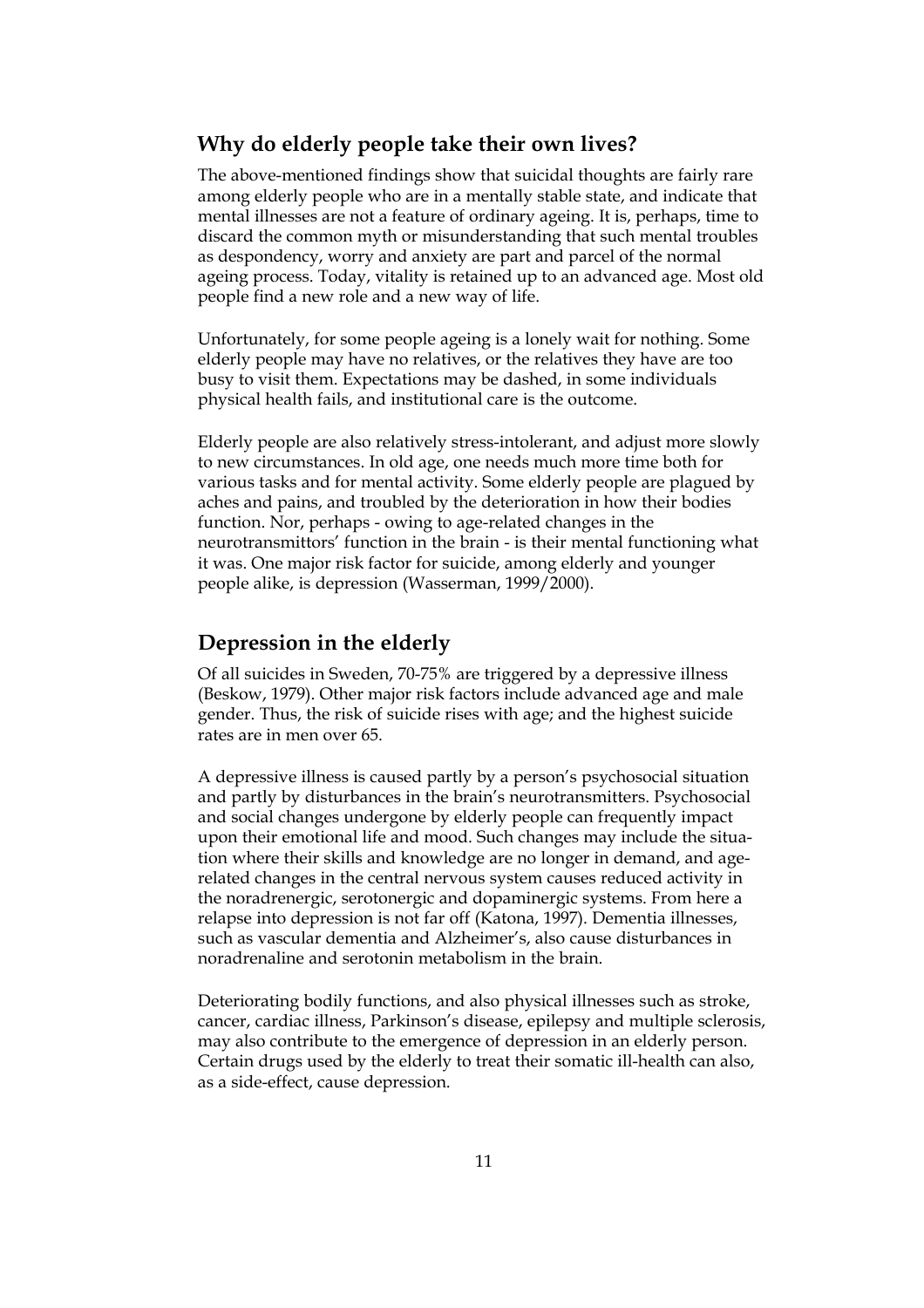Summing up, depression in the elderly - as among younger people - may be said to be multifactorial in origin. Undiagnosed and untreated depression is a major risk factor for suicidal acts, i.e. attempted and completed suicide (Isacsson et al, 1999). Manifestations of depression in the elderly differ somewhat from those in other age groups. This is why learning how to diagnose depression among elderly people and treat it adequately is important. It is commonly estimated that 15% of people aged 65 and over suffer from depression (Katona, 1994). However, the incidence of depression is not evenly spread. Depression is much more widespread, for example, among elderly residents of institutions than among elderly people living in their own homes: as many as 30-40% of the former, against well under 10% of the latter, suffer from depression.

#### **Other risk factors for suicide among the elderly**

Previous and current suicide attempts are a major risk factor for completed suicide. Substance and alcohol abuse are fairly rare among elderly people who commit suicide in Sweden. On the other hand, the incidence of anxiety disorders among elderly suicides is underestimated, and more attention should be paid to this factor.

#### **Treatment of depression: an important measure of suicide prevention among the elderly**

Carefully devised strategies for treating depression are required. Strategies for depression in the elderly must be closely tailored to their needs. A study from Sweden (Waern, 1996) has shown that treating depression with antidepressant drugs alone fails to prevent suicide. Although 52% (139/275 patients) of those studied aged 65 and over who took their own lives had been receiving antidepressant or lithium treatment, this medication did not suffice to prevent their suicides.

Another interesting finding of the same study (Waern, 1996) was that for people aged 65 and over suffering their first episodes of depression, the median interval between the first suicidal communication and the final act was only one month. This finding should focus further attention on the importance of very prompt provision of adequate depression treatment, with frequent medical checks and social support. This is especially so in view of the fact that the impact of antidepressants - especially the newer drugs - becomes apparent only after prolonged treatment, while during the initial stages of treatment anxiety increases. This exacerbation of anxiety may, in a despondent person who has previously entertained fleeting suicidal ideation, prompt more intense suicidal thoughts while, at the same time, he/she may experience utter hopelessness, be inundated with anxiety and, eventually, opt for suicide as the final way out.

Clearly, antidepressant treatment alone is insufficient. Treatment of depression in the elderly, as in other groups, needs to be reinforced with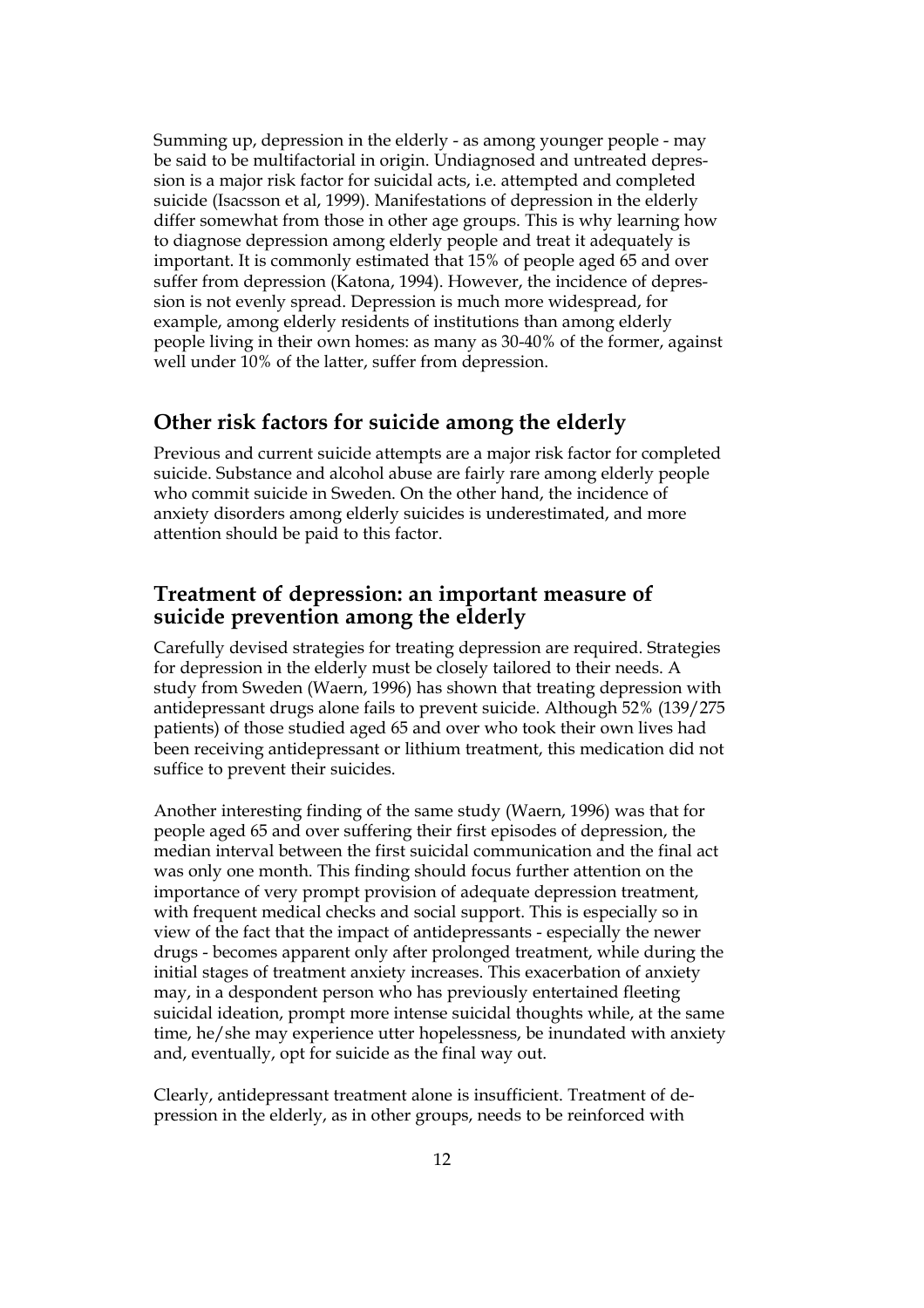psychological treatment methods and social support. Underlying somatic illnesses must also be treated adequately (Wasserman, 1999/2000).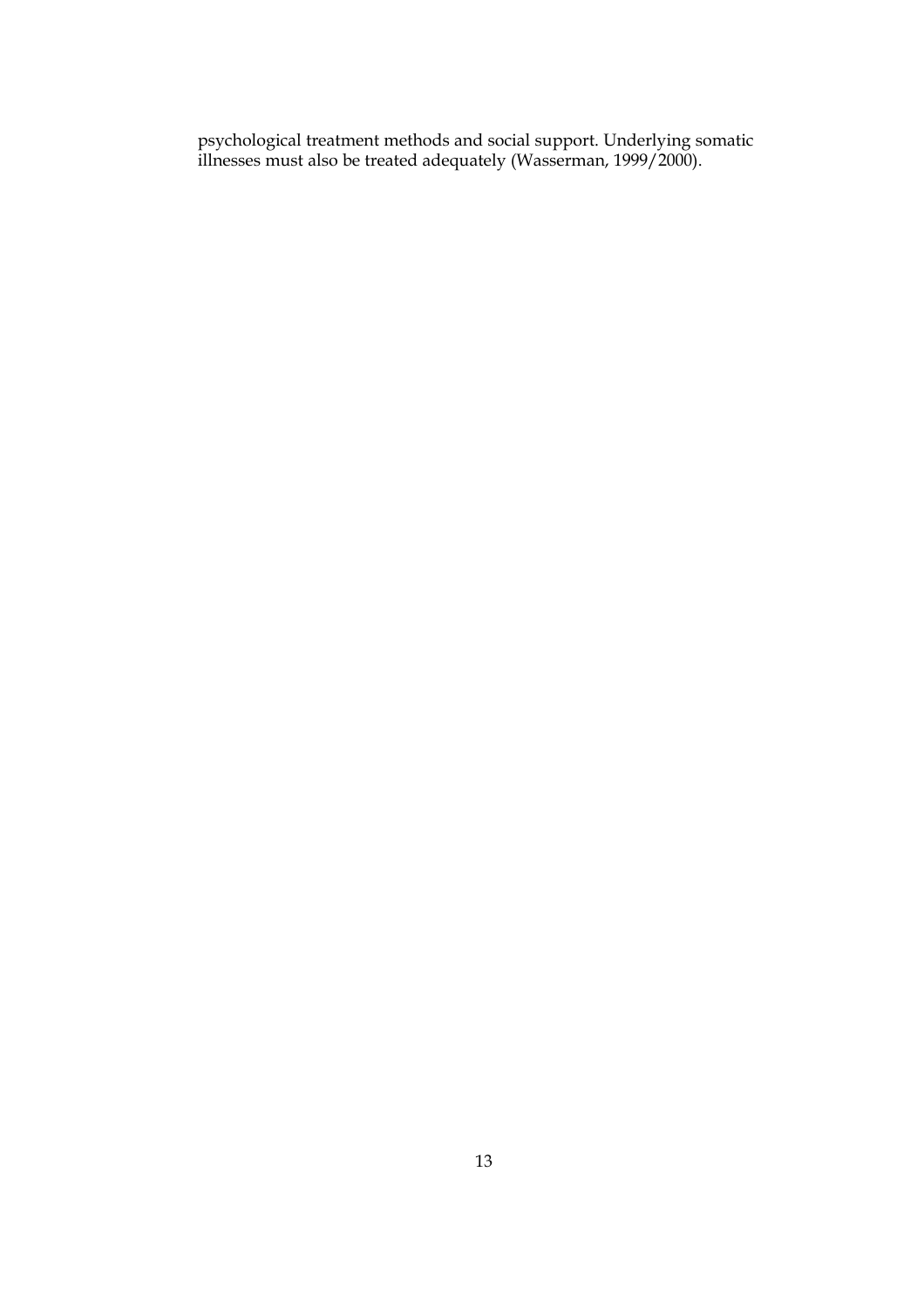# **EUTHANASIA AND PHYSICIAN-ASSISTED SUICIDE IN NORDIC COUNTRIES**

In Denmark, Norway and Sweden alike, both physician-assisted suicide and euthanasia are illegal. However, in Denmark, the notion of a "living will" has been sanctioned by law. Writing such a will means that, on a special form, a person chooses one, two or three options for the care he/she wishes to receive in the event of terminal illness, senile decrepitude or severe pain. The living will is then centrally registered in a special unit of the National Hospital in Copenhagen, and physicians are obliged to comply with the wishes expressed therein if the life-or-death circumstances it refers to arise for the individual concerned.

In the Nordic countries, physician practice regarding euthanasia has been investigated in Denmark, Norway and Sweden. In Denmark in 1995, Folker et al. investigated attitudes towards and the practice, if any, of euthanasia among 500 physicians (Folker, 1996). The doctors formed a random sample from the register of the Danish Medical Association, covering all medical specialities. The rate of response to a questionnaire sent by post was 64 per cent.

This survey showed that 74 per cent of the respondent Danish physicians had been asked by their patients to administer pain-relieving morphine in lethal doses. Moreover, with the patients' informed consent, 80 per cent of the doctors had done so. Fifty-three per cent of the physicians stated they had done so on occasion without the informed consent of the patient.

Twelve per cent of the Danish doctors investigated had administered morphine in twice the lethal dose, without the patient requesting it. Twenty-six per cent had been asked to participate in physician-assisted suicide (PAS), and 7 per cent of these had complied with this request. Finally, 30 per cent of the physicians had been asked to administer a lethal injection (containing a drug other than morphine), and 13 per cent of these doctors had done as their patients asked.

In Norway, in 1996, Förde et al. sent a questionnaire to a sample of 1,476 physicians, and the response rate was 66 per cent (Förde, 1997). Six per cent of the doctors had performed actions intended to hasten a patient's death. However, whether this involved active euthanasia, passive euthanasia or physician-assisted suicide was not clearly defined. Controlling for gender and the number of years since graduation from medical school, regression analysis showed that the doctors exercising most restraint were those with the specialities of internal medicine, surgery and psychiatry. Physicians who had been educated outside Norway or who were opposed to the idea of the patient's autonomy proved to have more liberal views on euthanasia.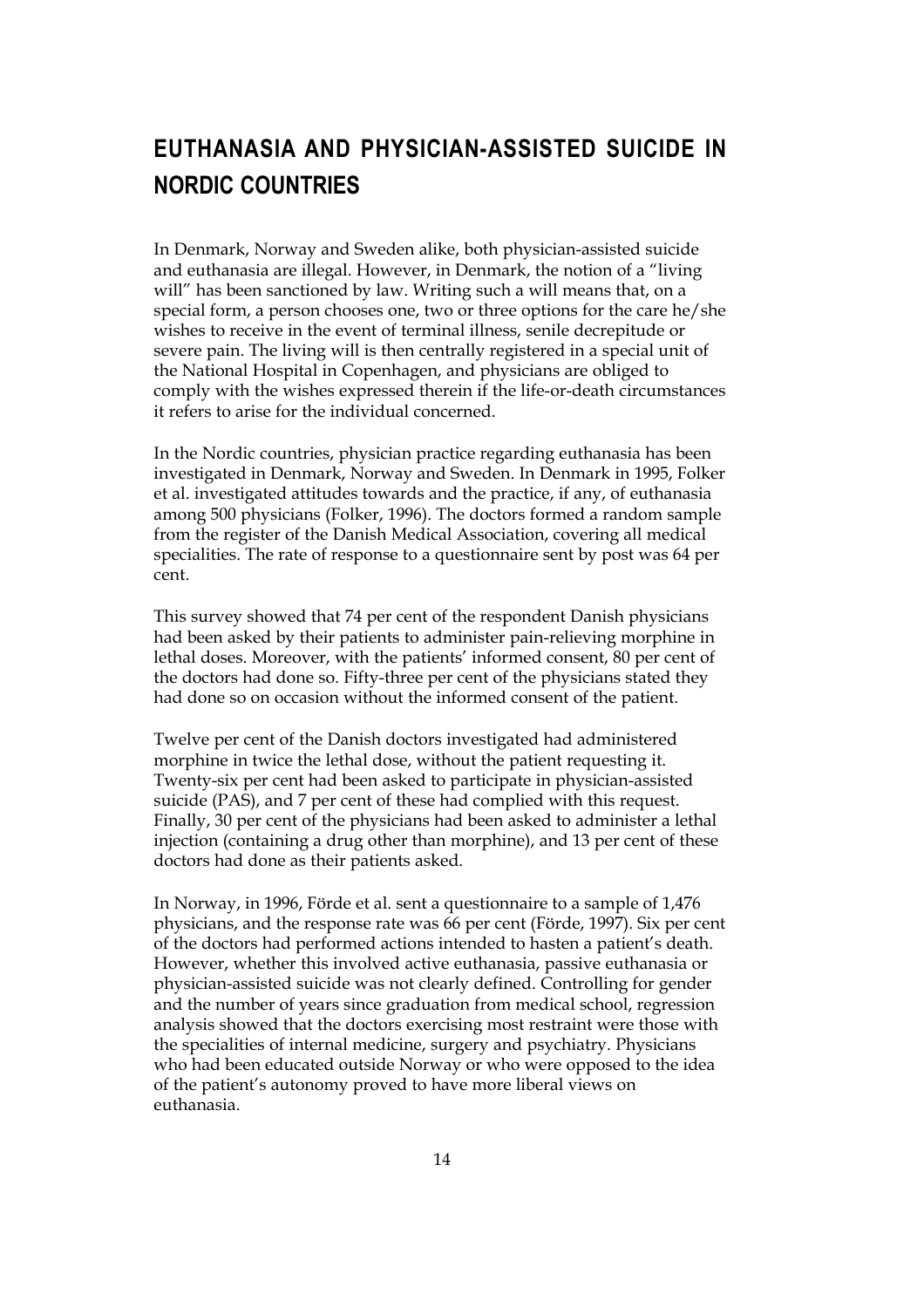In Sweden in 1998, Valverius et al. sent a questionnaire to a random sample of 952 physicians and also to 122 doctors in palliative care and 130 physicians in the Swedish Association of Algologists (Valverius et al., 1998). The aim of the study was to determine the extent to which Swedish physicians talk to their adult patients about euthanasia, the preferences expressed by the patients and the ways in which the doctors act.

The response rate was 79 per cent. Half of the physicians studied had experienced their patients expressing a wish to die or received a request to withhold potentially life-sustaining or life-prolonging treatment, and 9.5 per cent had been asked about PAS. Some 1 per cent of the doctors asserted that they might have directly or indirectly participated in a patient's suicide. No cases of active euthanasia were reported. However, some euthanasia cases in Sweden have been publicised, since the physicians involved have been prosecuted. In three of these cases (in 1986, 1987 and 1995), the prosecution has been withdrawn. In recent years, four cases of euthanasia have come to light in Sweden. The Swedish National Board of Health and Welfare is investigating these cases at present.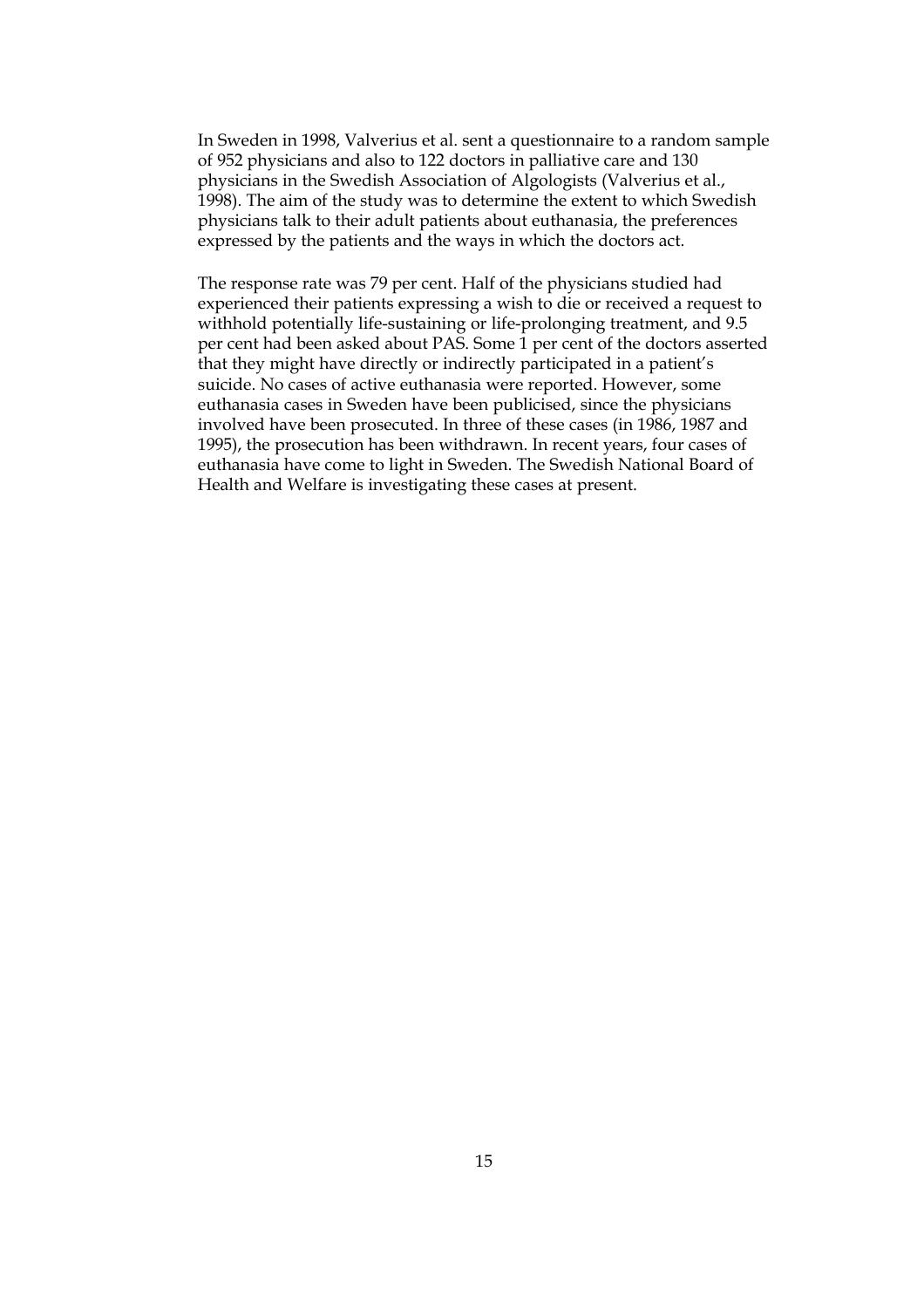## **CONCLUSIONS**

In Sweden, ever since the 18th century, the majority of suicides have taken place among the older age groups. However, suicide-preventive resources are directed largely at the young or middle-aged, reflecting society's low valuation of the elderly. In recent years, public attitudes towards the elderly in Sweden appear to have become less favourable, possibly reflecting harsher economic conditions in the country, as well as the growing proportion of elderly people in the population.

#### **Acknowledgement**

Thanks to Ludvig Olsson, who produced and processed all the figures and table 1.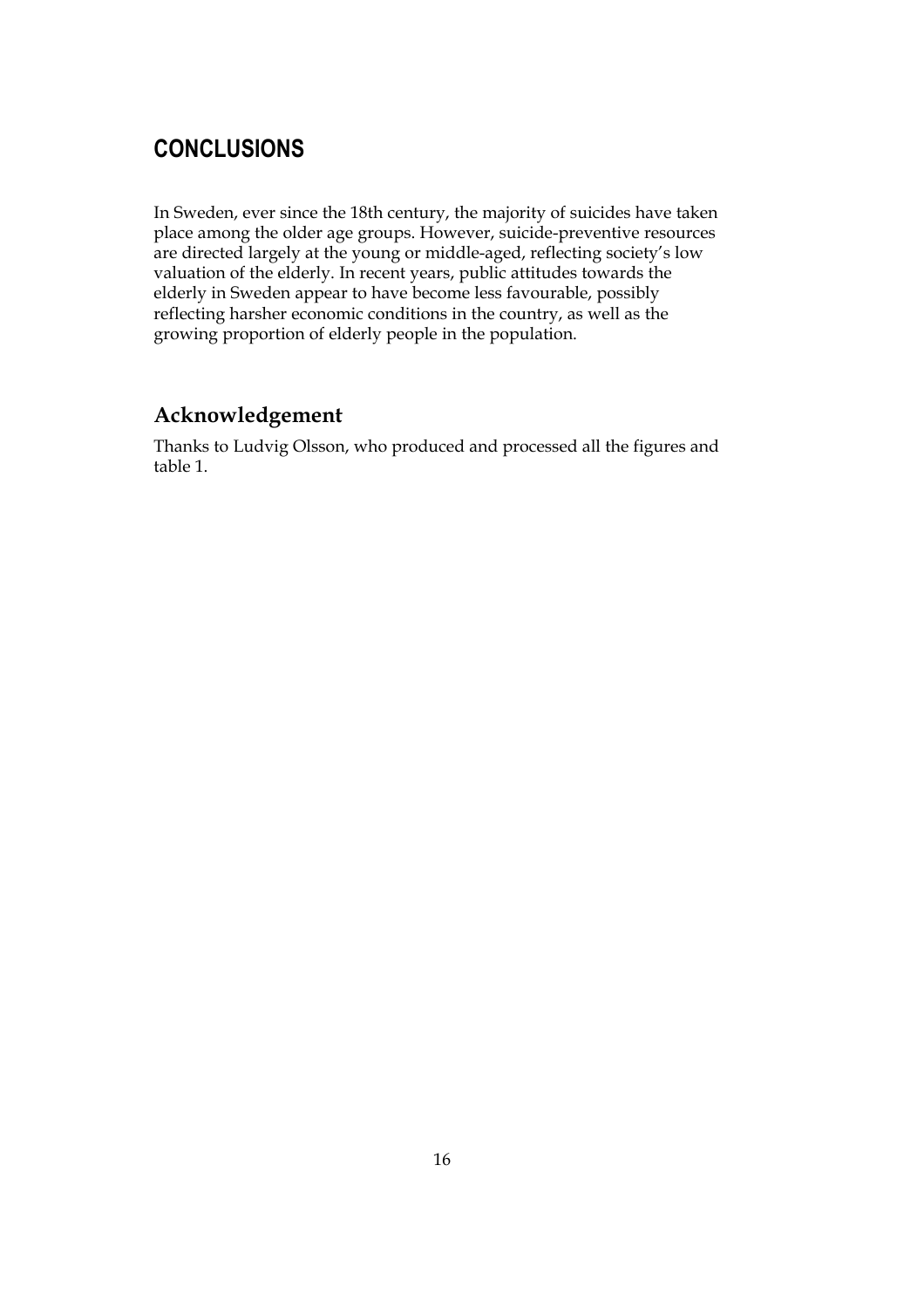#### **REFERENCES**

- Beskow J. Suicide and mental disorder in Swedish men. Acta Psychiatr Scand 1979;277(Suppl):1-138.
- Conwell Y, Duberstein PR, Cox C, Herrmann J, Forbes N & Caine E D. Age differences in behaviour leading to completed suicide. Am J Gen Psychiatry 1998;6(2):122-126.
- Folker AP, Holtug N, Jensen A B, Kappel K, Nielsen JK & Norup M. Experiences and attitudes towards end-of-life decisions amongst Danish physicians. Bioethics 1996;10(3):233-249.
- Förde R, Aasland OG & Falkum E. The ethics of euthanasia attitudes and practice among Norwegian physicians. Soc Sci Med 1997;45(6):887-892.
- Forsell Y, Jorm AF & Winblad B. Suicidal thoughts and associated factors in an elderly population. Acta Psychiatr Scand 1997:95(2):108-111.
- Hagberg B. Attitudes towards ageing in Sweden. Paper presented at the XVth Congress of the International Association of Gerontology, Budapest, Hungary, 1993 (July).
- Isacsson G, Holmgren P, Druid H & Bergman U. Psychotropics and suicide prevention: Implications from toxicological screening of 5281 suicides in Sweden 1992-1994. Br J Psychiatry 1999;174:259-265.
- Katona C. The symptomatology of depression in the elderly. Int Clin Psychopharmacology 1997;12(Suppl 7):19-23.
- Katona CLE. The epidemiology of depression in old age. In C. L. E. Katona (Ed.), Depression in Old Age (pp. 29-41). Chichester: John Wiley & Sons, 1994.
- Kiemo K. Elderly suicide and social change. Paper presented at the IVth International Congress of Thanatology, Stockholm, Sweden, 2000 (August).
- Nordentoft M, Breum L, Munck LK, Nordestgaard AG, Hunding A & Bjaeldager PA. High mortality from natural and unnatural causes: a 10 year follow-up study of patients admitted to a poisoning treatment centre after suicide attempts. Br Med J 1993;306:1637-1641.
- Odén B. Unsuccessful ageing. Paper presented at the IVth International Congress of Thanatology, Stockholm, Sweden, 2000 (August).
- Paykel ES, Myers JK, Lindenthal JJ & Tanner J. Suicidal feelings in the general population: A prevalence study. Br J Psychiatry 1974;124:460- 469.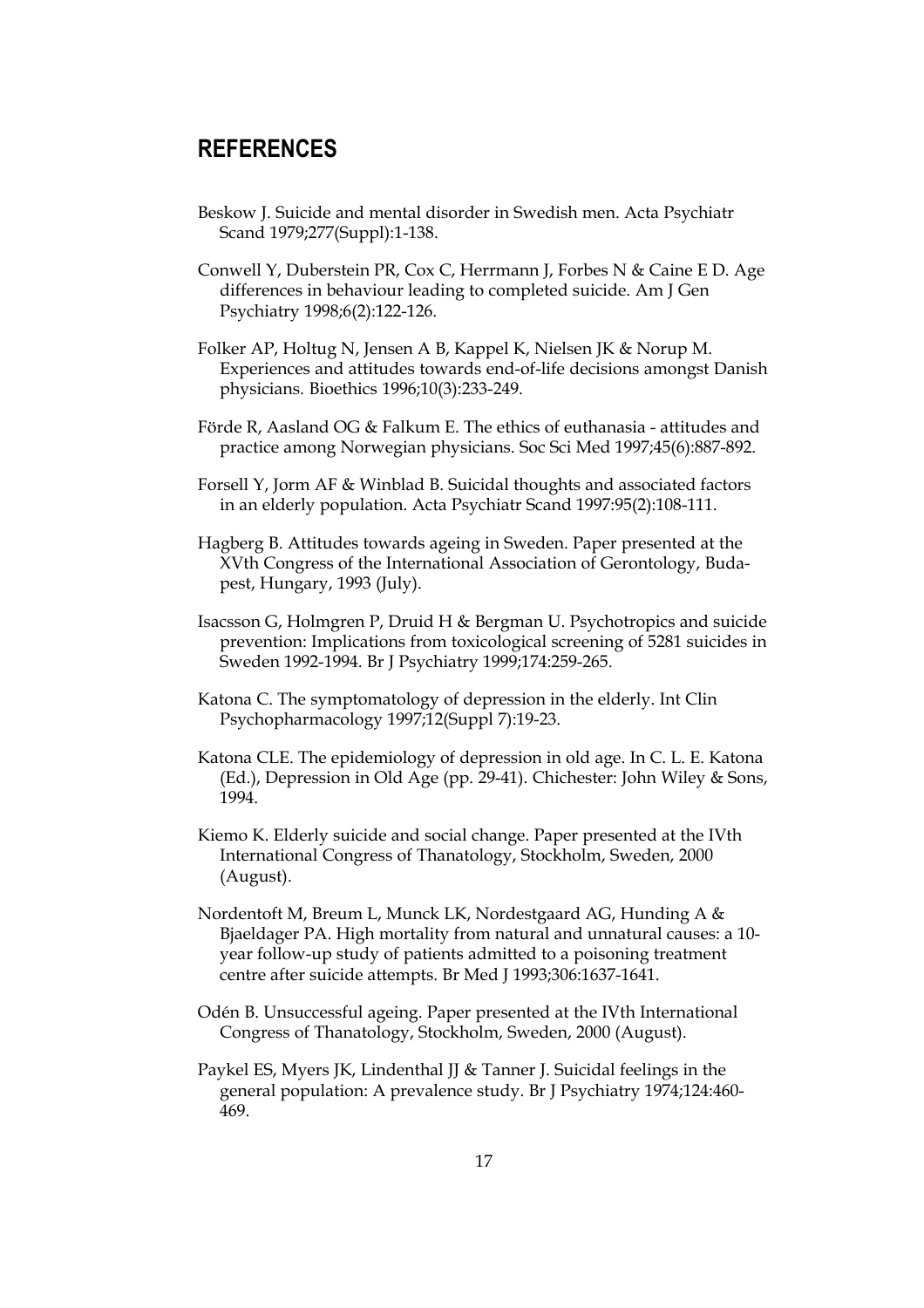- Nationellt centrum för suicidforskning och prevention av psykisk ohälsa 1993;3(2): 83-95. Schmidtke A, Bille-Brahe U, Kerkhof A & De Leo D. The WHO/Euro Multicentre project on parasuicide - state of the art. Ital J Suicidology
	- Skoog I, Aevarsson O, Beskow J & Larsson L. Suicidal Feelings in a Population Sample of Nondemented 85-Year-Olds. Am J Psychiatry 1996;153:1015-1020.
	- Valverius E, Nilstun T, Fuerst CJ, Strang P & Westrin C-G. Läkares erfarenhet av patienter vid livets slut [Physicians' experience of patients in the final phase of life]. Hygiea Göteborg 1998;107(1):291-292.
- Waern M, Beskow J, Runeson B & Skoog I. High rate of antidepressant treatment in elderly people who commit suicide. Br Med J 1996;313:1118.
	- Wasserman D. Depression en vanlig sjukdom [Depression, A Common vasserman *D*. Depression - en vallig sjuktom (Depression, A Common<br>Illness. Symptoms, Causes and Treatment Options]. Copenhagen: Hans (in Swedish), 1999-2000. Reitzels Förlag (in Danish), and Stockholm: Natur och Kultur, Sweden
		- Ltd,  $2001$ . Wasserman D. Suicide - An Unnecessary Death. London: Martin Dunitz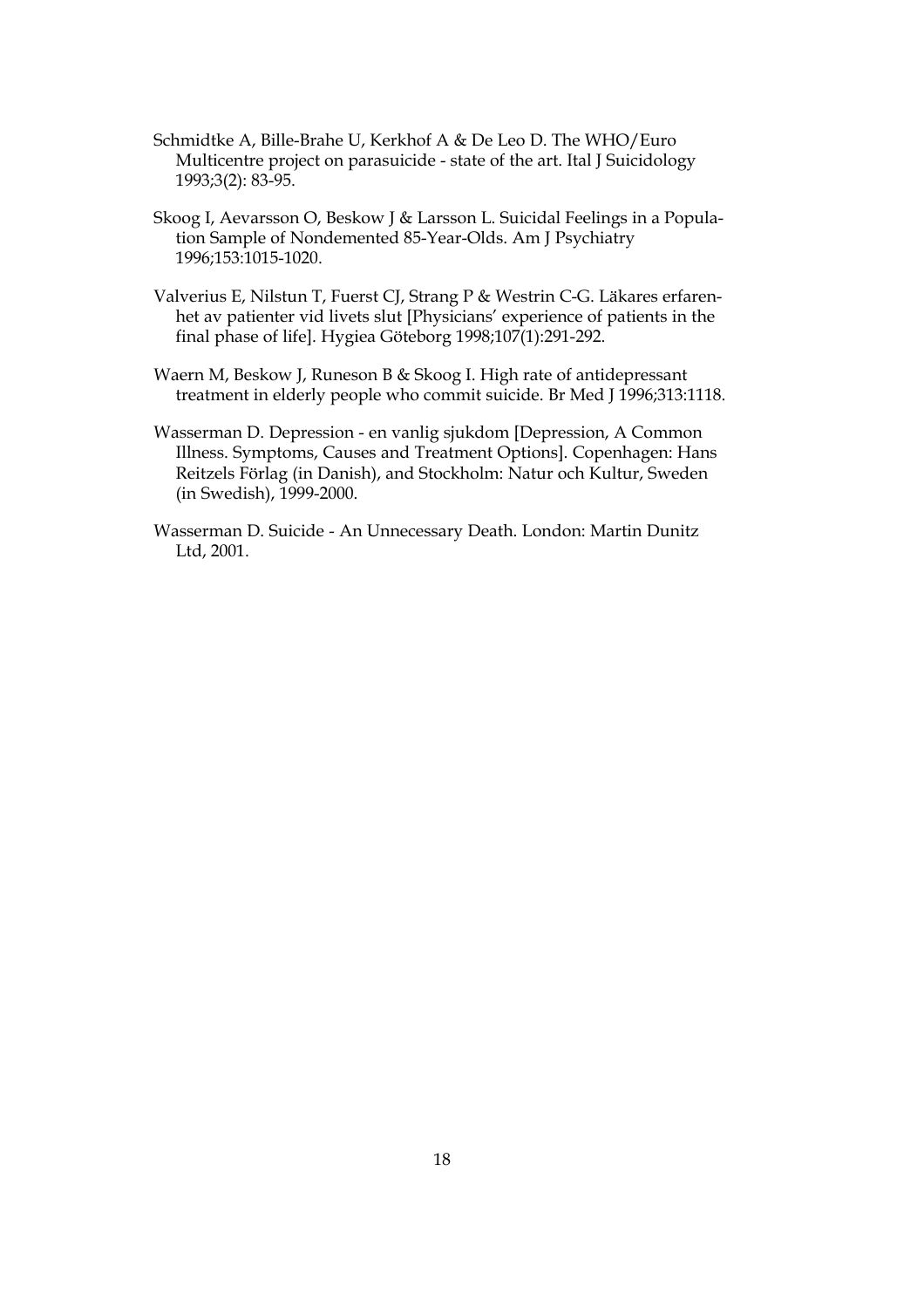# Published reports

#### **Att satsa på psykisk hälsa - förebygga självmord och självmordsförsök/ To focus on mental health - preventing suicide and suicide attempts**

- 1/95 Självmord i Stockholm 1986-90. Kartläggning av självmorden i Stockholms läns sjukvårdsområden och psykiatriska sektorer
- 1/97 Självmordspatient på psykiatrisk klinik
- 2/97 Självmordstankar bland sjuksköterskor i Sverige
- 1/98 Suicidriskbedömning
- 1/99 Den första nationella nätverkskonferensen i självmordsprevention
- 2/99 Future risk after an attempted suicide
- 1/00 "Kärleken är den bästa kicken"
- 2/00 Den andra nationella nätverkskonferensen om självmordsprevention
- 3/00 Att påskynda livets slut. Historik, forskning och aktuell svensk och internationell debatt om eutanasi
- 4/00 Hastening the end of life. History, research and current Swedish and international debate on the issue of euthanasia
- 5/00 Literature review: relationship between cholesterol and suicide
- 1/01 Guidelines for suicide prevention in schools

#### **Gröna serien/The green series**

- Kristeamkris ett mini-projekt. Debriefing och retrospektiva genomgångar på psykiatrisk öppenvårdsmottagning: Erfarenheter vid implementering
- Könsparadoxen varför tar dubbelt så många män som kvinnor sina liv, samtidigt som det är flest kvinnor som är deprimerade?
- Suicide among the elderly in Sweden